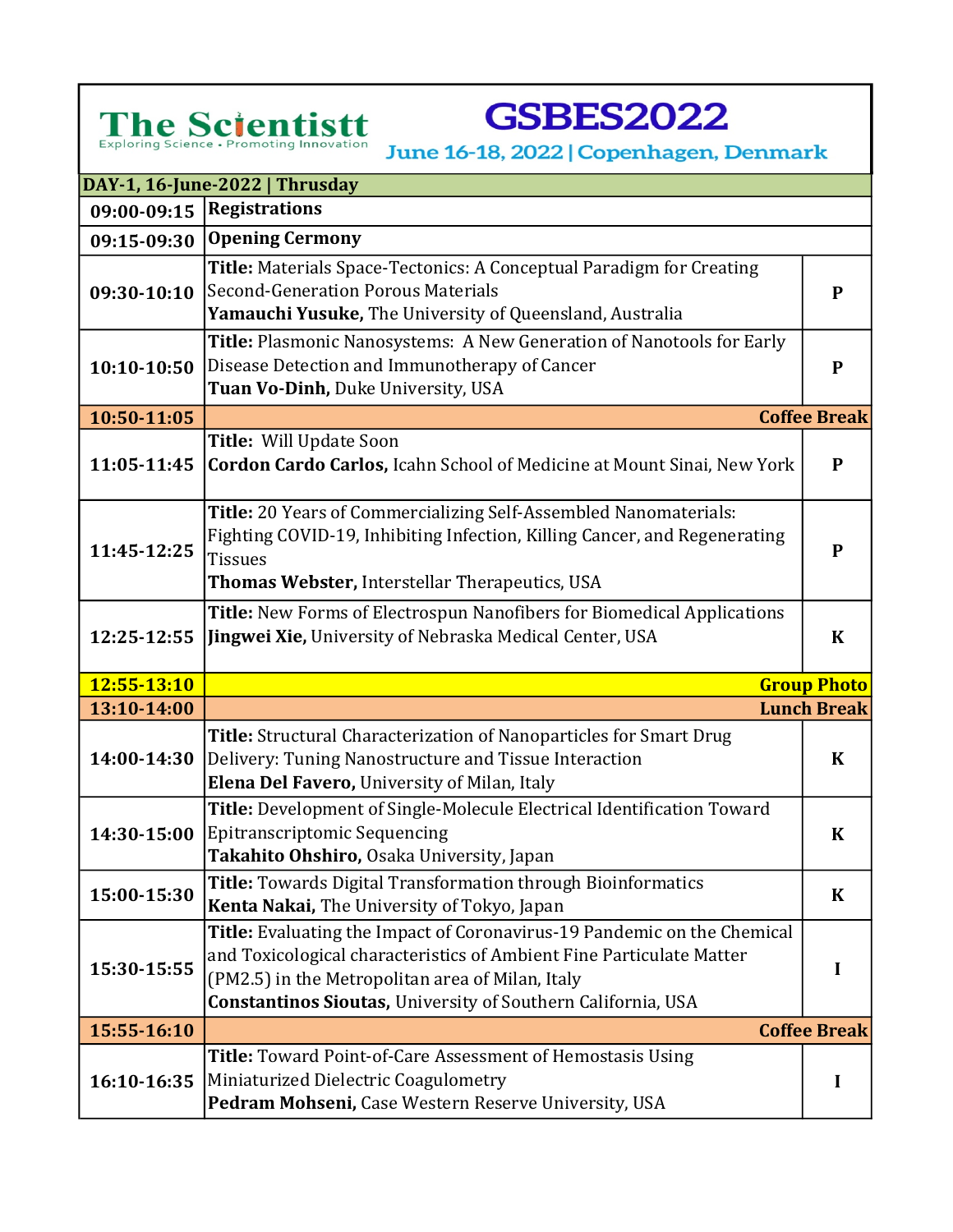| 16:35-17:00 | Title: Thermal infrared imaging in human-machine interaction: modern<br>approaches and future perspectives<br>Daniela Cardone, University "G. d'Annunzio" - Chieti Pescara, Italy                                                                                                                         | I                   |
|-------------|-----------------------------------------------------------------------------------------------------------------------------------------------------------------------------------------------------------------------------------------------------------------------------------------------------------|---------------------|
| 17:00-17:25 | Title: Will Update Soon<br>Manisha Witmans, Manisha Witmans Professional Corporation, Canada                                                                                                                                                                                                              |                     |
|             | <b>End of Day 1</b>                                                                                                                                                                                                                                                                                       |                     |
|             | DAY-2, 17-June-2022   Friday                                                                                                                                                                                                                                                                              |                     |
| 09:00-09:25 | Title: Pharmaceutically Active Materials from Tectona Grandis<br>Somchai Wongsawat, Naresuan University, Thailand                                                                                                                                                                                         | L                   |
| 09:25-09:50 | Title: Antibiotics are playing Key roles in the Regulation of the Energetic<br>Metabolism of the Producing Bacteria<br>Marie Joelle Virolle, CNRS / University Paris-Saclay, France                                                                                                                       | I                   |
| 09:50-10:15 | Title: Natural Compound Mimicking Synthetic Small Molecules as Drug-<br>Seeds Against Alzheimer's Disease and Cancer<br>S Rangappa Kanchugarakoppal, University of Mysore, India                                                                                                                          | I                   |
| 10:15-10:40 | Title: In-Vitro Antidiabetic Screening of Capsella Bursa-Pastoris against<br>Key Enzymes involved in Post-Prandial Hyperglycemia<br>Mohd Akbar Dar, University of Kashmir, India                                                                                                                          | I                   |
| 10:40-11:05 | <b>Title:</b> Acupuncture & Topiramat in Treatment of Migraine<br>Lazgeen Mohammed Ahmed Zerki, Kurdistan Institute of Anesthesia<br>and Pain Management, Iraq                                                                                                                                            | I                   |
| 11:05-11:20 |                                                                                                                                                                                                                                                                                                           | <b>Coffee Break</b> |
| 11:20-11:50 | Title: Will Update Soon<br>Pawan Saharan, Biomix Network Ltd, India                                                                                                                                                                                                                                       | $\bf K$             |
| 11:50-12:20 | Title: Will Update Soon<br>Rubens Maciel Filho, State University of Campinas, Brazil                                                                                                                                                                                                                      | $\bf K$             |
| 12:20-13:00 | Title: Personalized and Precision Medicine (PPM) as a Unique Healthcare<br>Model to Be Set Up via Biodesign, Bio- and Chemical Engineering,<br>Translational Applications, and Upgraded Business Modeling to Secure<br>the Human Healthcare, Wellness and Biosafety<br>Sergey Suchkov, MINO MGUPP, Russia | P                   |
| 13:00-14:00 |                                                                                                                                                                                                                                                                                                           | <b>Lunch Break</b>  |
| 14:00-14:40 | Title: Will Update Soon<br><b>Arthur P Grollman, Stony Brook University, NewYork</b>                                                                                                                                                                                                                      | ${\bf P}$           |
| 14:40-15:20 | <b>Title: Will Update Soon</b><br>Petar M Djurić, Stony Brook University, NewYork                                                                                                                                                                                                                         | P                   |
| 15:20-15:50 | <b>Title: Will Update Soon</b><br>Shi Jinjun, Harvard Medical School, USA                                                                                                                                                                                                                                 | $\bf K$             |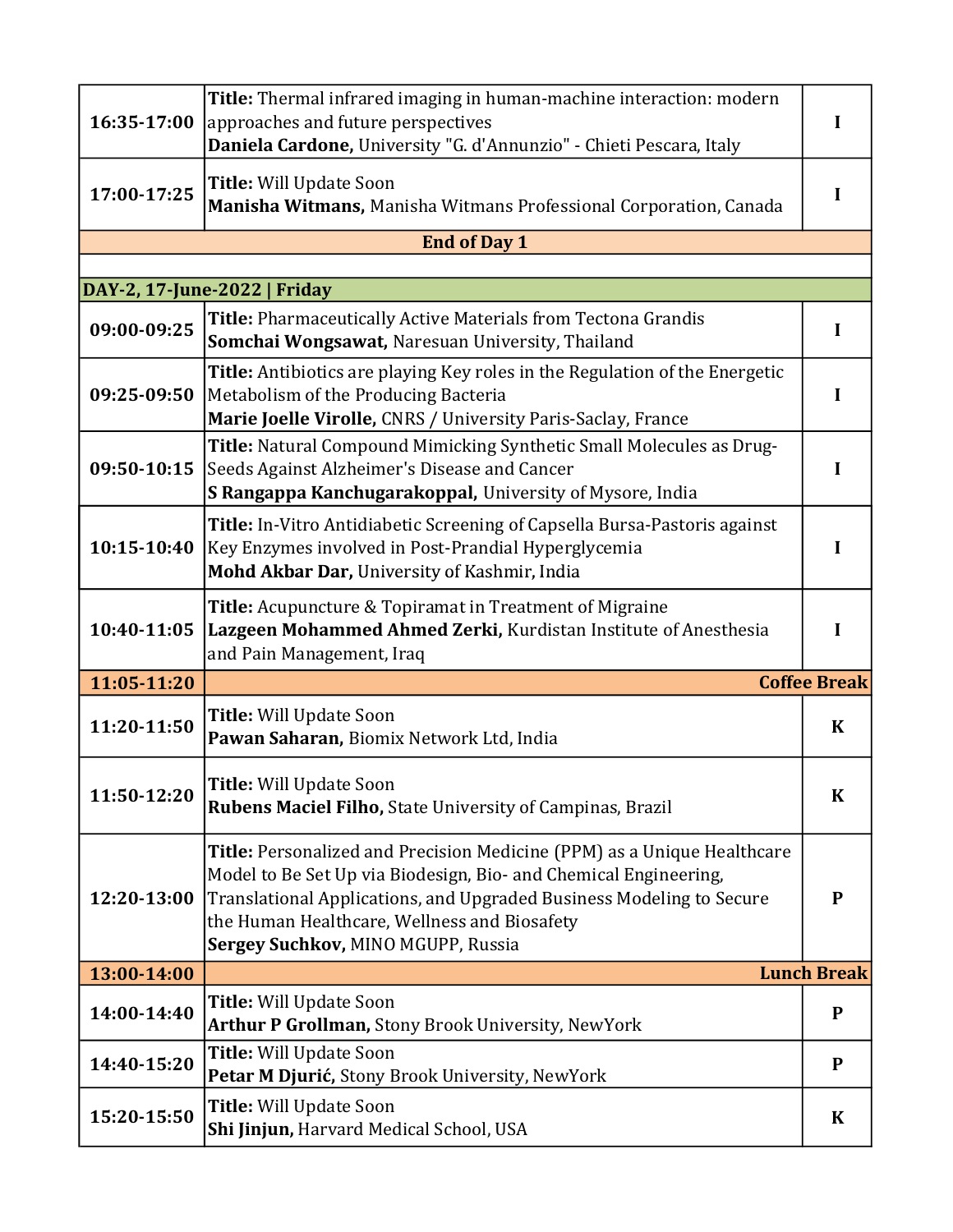| Title: Will Update Soon<br>15:50-16:20<br>Shah Khalid, Harvard Medical School, USA                                                                             | $\bf K$             |  |
|----------------------------------------------------------------------------------------------------------------------------------------------------------------|---------------------|--|
| <b>Coffee Break</b><br>16:20-16:30                                                                                                                             |                     |  |
| <b>Title:</b> Carbon Based Energy Storage Materials and Devices<br>16:30-16:55<br><b>Runwei Mo, East China University of Science and Technology, China</b>     | I                   |  |
| Title: Applications of R-AI (Real Artificial Intelligence) in Energy and<br>Health Care Industry and Defence Industry<br>16:55-17:20<br>Ashish S Morche, India | I                   |  |
| <b>Slots are Available</b>                                                                                                                                     |                     |  |
| <b>Slots are Available</b>                                                                                                                                     |                     |  |
| <b>End of Day 2</b>                                                                                                                                            |                     |  |
| DAY-3, 18-June-2022   Saturday                                                                                                                                 |                     |  |
| <b>Title:</b> Emotion Recognition through Physiological Variables<br>José Angel Miranda Calero, University Carlos III of Madrid<br>09:00-09:25<br>Spain        |                     |  |
| <b>Title: Will Update Soon</b><br>09:25-09:50<br>Ebrahim Ghafar-Zadeh, York University, Canada                                                                 | I                   |  |
| Title: Will Update Soon<br>09:50-10:15<br>Sina Sharifi, Harvard Medical School, USA                                                                            | I                   |  |
| Title: Will Update Soon<br>10:15-10:40<br>Mirza Muhammad Faran Ashraf Baig, The University of Hong Kong<br><b>Hong Kong</b>                                    | I                   |  |
| 10:40-11:00                                                                                                                                                    | <b>Coffee Break</b> |  |
| Title: Will Update Soon<br><b>Ming Yang, The University of Hong Kong</b><br>11:00-11:25<br>Hong Kong                                                           | I                   |  |
| <b>Title: Will Update Soon</b><br>11:25-11:50<br>Mario Fernando Jojoa Acosta, University of Deusto<br>Spain                                                    | I                   |  |
| Title: Will Update Soon<br>Mercedes Barrachina, Polytechnic University of Madrid<br>11:50-12:15<br>Spain                                                       | I                   |  |
| Title: Will Update Soon<br>12:15-12:40<br>Judith Adrianne Deutsch, Poliklinika Bagatin, Croatia                                                                | I                   |  |
| Title: Will Update Soon<br>Hyunsung Kim, Kyungil University<br>12:40-13:05<br>Korea                                                                            | I                   |  |
| 13:05-14:00                                                                                                                                                    | <b>Lunch Break</b>  |  |
| <b>Slots are Available</b>                                                                                                                                     |                     |  |